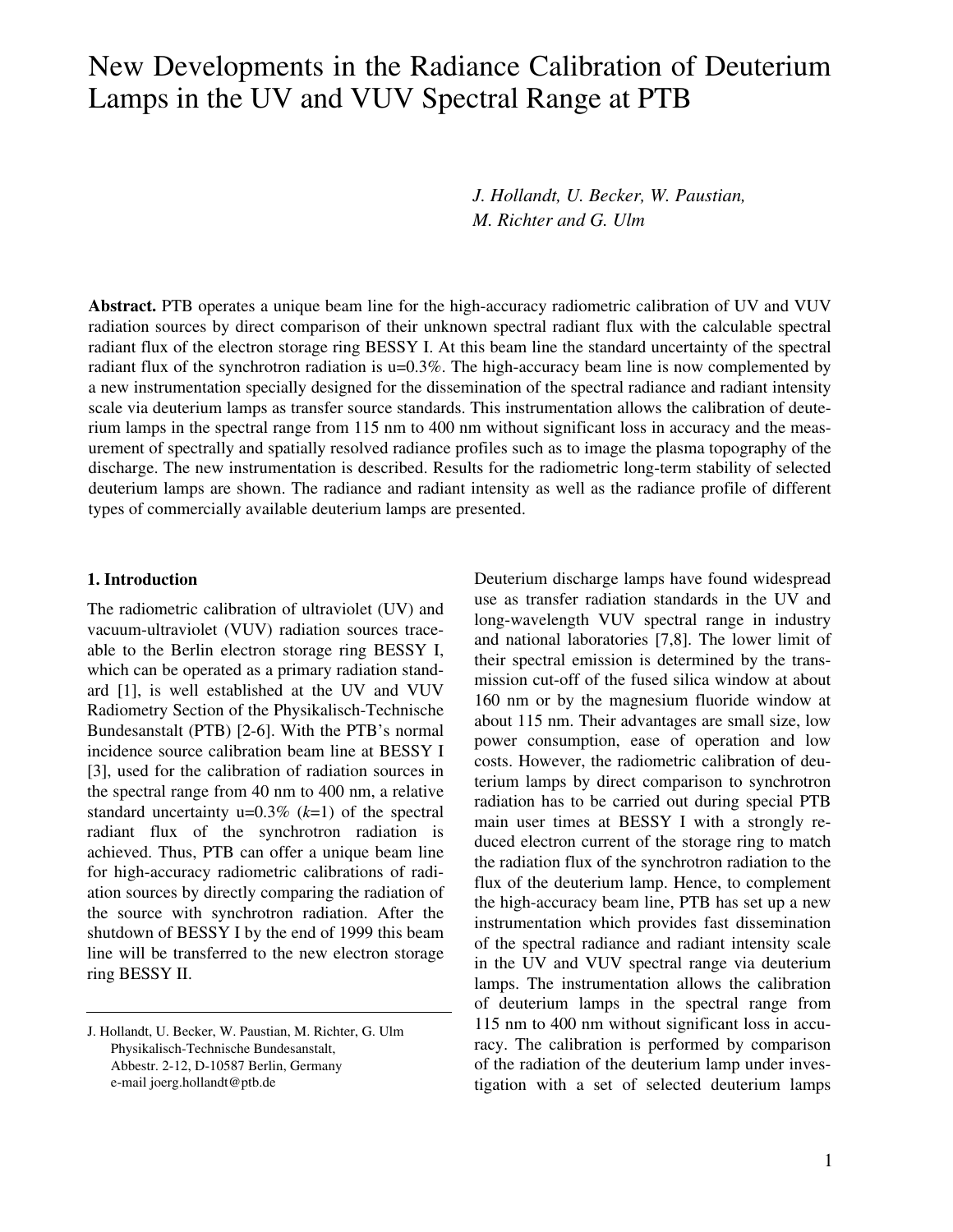which have been characterized and calibrated by direct comparison to BESSY I.

## **2. Instrumentation and calibration procedure**

The layout of the instrumentation for the calibration of deuterium lamps is shown in Figure 1. It consists of five identical ultra-high vacuum beam lines, all pointing to the center of a spherical imaging mirror coated with aluminium. To each beam line a radiation source, e.g. a deuterium lamp, can be connected. The spherical mirror is mounted on a twoaxes goniometer inside an ultra-high vacuum mirror chamber and allows to alternatively image each source onto the entrance pinhole of a 1m, 15 degree McPherson type monochromator. The image of the source is demagnified by a factor of 3.2. The pinhole defines the emitting area of the source observed for spectral radiance calibration. Different pinholes can be selected for circular areas 0.6 mm, 0.9 mm and 1.0 mm in diameter. For the radiant intensity calibration of a deuterium lamp additional pinholes are available, which are significantly larger than the image of the source and do not limit the radiation flux of the lamp. Furthermore, rectangular entrance slits can be selected for purely spectroscopic investigations. Between the mirror chamber and the monochromator different apertures to limit the solid angle of the accepted radiation and transmission filters to suppress higher-order radiation can be moved into the radiation path.

The monochromator is equipped with two differently coated spherical gratings (Table 1) mounted on a two-position grating holder so that they are exchangeable under vacuum conditions. Two exit slit assemblies with two different detectors (Table 2) are mounted to the monochromator, which can be alternatively used via a plane diverting mirror in the monochromator. The mirror is moved into the radiation path if the detector on the backside of the monochromator is to be irradiated.

Since the degradation of the window transmission of deuterium lamps, especially of lamps with magnesium fluoride windows, strongly increases with



**Figure 1:** Layout of the instrumentation for the radiance and radiant intensity calibration of deuterium lamps in the 115 nm to 400 nm spectral range.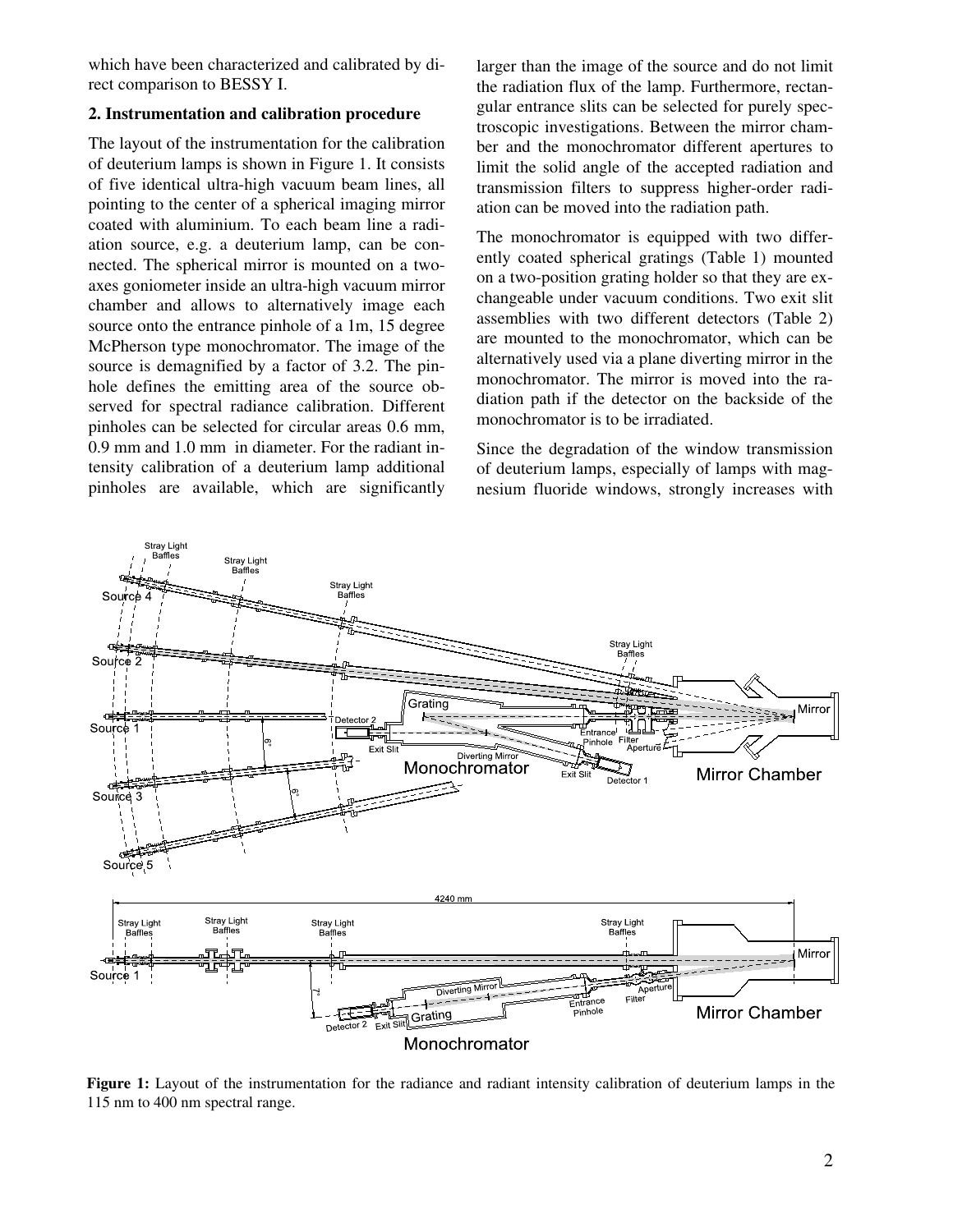the amount of hydrocarbon contaminants in the vacuum chamber [9], the complete vacuum system is operated with oil-free pumps. Additionally, for the calibration of deuterium lamps with magnesium fluoride windows a liquid nitrogen cooled baffle acting as a cold trap is implemented directly in front of each lamp.

Stepping motors suitable for ultra-high vacuum on the horizontal and vertical axis of the goniometer allow to tilt the imaging mirror in steps of 0.001°. By gradually tilting the mirror and using a small pinhole in the entrance slit plane of the monochromator, a two-dimensional raster of the image of the source can be performed. This procedure allows to take spectrally and spatially resolved radiance profiles of the plasma discharge. With a pinhole 44  $\mu$ m in diameter, a spatial resolution of 150  $\mu$ m is achieved.

The calibration of a deuterium lamp is performed by comparing the radiation of the lamp under investigation with at least two lamps out of a set of selected deuterium lamps which have been calibrated by direct comparison to BESSY I. For this purpose, a group of 30 deuterium lamps was carefully characterized with the high-accuracy beam line at BESSY I over a period of several years. The spectral radiance and radiant intensity of these reference lamps were calibrated with a relative standard uncertainty of 2.5% above 165 nm. Below 165 nm, the uncertainty of the radiance and radiant intensity calibration of deuterium lamps increases by up to 6% and becomes strongly wavelength-dependent due to the appearance of strong spectral emission lines superimposed on the continuum emission of a deuterium discharge.

**Table 1.** Main properties of gratings.

| Grooves / mm Blaze                     |                  | Coating | Spectral Range |  |  |  |  |
|----------------------------------------|------------------|---------|----------------|--|--|--|--|
| 2400                                   | 80 nm            | Os.     | 40 nm - 160 nm |  |  |  |  |
| 600                                    | $150 \text{ nm}$ | Al      | 40 nm - 640 nm |  |  |  |  |
| Table 2. Main properties of detectors. |                  |         |                |  |  |  |  |

| Detector          |         |          | Window Photocathode Spectral Range |
|-------------------|---------|----------|------------------------------------|
| <b>EMI 9405B</b>  | $MgF_2$ | RbTe     | $115 \text{ nm} - 250 \text{ nm}$  |
| EMI 9635QB silica |         | bialkali | $160$ nm - $400$ nm                |

## **3. Results**

Among the variety of commercially available deuterium lamps, different types of lamps have been investigated in order to find adequate reference lamps (Table 3). The deuterium lamps V03 and V04 of Cathodeon Ltd. are 'end on' lamps, where the radiation emerges axially through a plane window attached to one end of the cylindrical glass envelope. These lamps can easily be attached in a horizontal position to the ultra-high vacuum beam lines via Oring seals. The lamps of Heraeus Noblelight GmbH are also cylindrical in shape and have been operated in a vertical position on air. With these lamps the envelope material itself acts as a curved window. See-through lamps are designed with a hole in the center of the plate anode to allow the radiation of the deuterium discharge to be combined with the radiation from another source, e.g. a tungsten halogen or ribbon lamp.

The radiometric long-term stability of the reference lamps is of central importance for the calibration procedure. Therefore only lamps with a good stability record are used as reference lamps and their stability is at present regularly checked by comparison to the primary standard BESSY I and will in future be checked by comparison to BESSY II. The radiance history of a lamp selected as a reference lamp is shown in Figure 2.



Figure 2: Long-term stability of the spectral radiance of a deuterium lamp with fused silica window calibrated with the high-accuracy beam line at BESSY I. All radiance calibrations agree within +/-2% over a period of 12 years.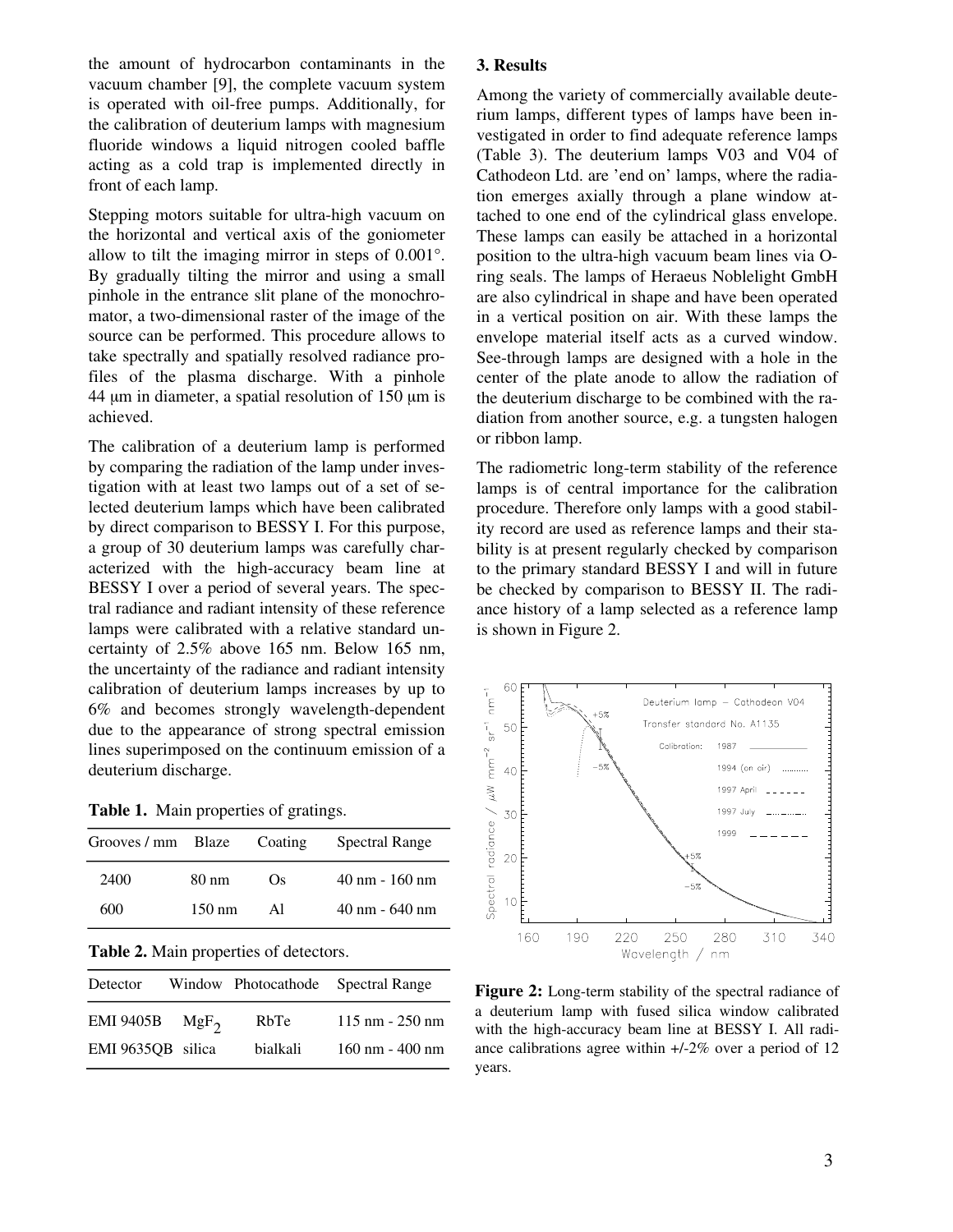| Lamp                                 | Window                                  | Current          | Cathode heater<br>voltage (operational) | Arc aperture     | Dimple structure           |
|--------------------------------------|-----------------------------------------|------------------|-----------------------------------------|------------------|----------------------------|
| Cathodeon V03                        | $MgF_2$                                 | $300 \text{ mA}$ | 3 V                                     | $\varphi$ 1 mm   | no dimple                  |
| Cathodeon V04                        | Spectrosil                              | $300 \text{ mA}$ | 3 V                                     | $\varphi$ 1 mm   | no dimple                  |
| Heraeus DO902T                       | Suprasil                                | $300 \text{ mA}$ |                                         | $\varphi$ 1 mm   | spherical                  |
| Heraeus DO272J<br>(see-through lamp) | doped fused silica<br>(ozone-free lamp) | $300 \text{ mA}$ |                                         | $\varphi$ 1 mm   | spherical                  |
| Heraeus DO660J<br>(see-through lamp) | Suprasil                                | $300 \text{ mA}$ |                                         | $\varphi$ 1 mm   | spherical                  |
| Heraeus DO651MJ                      | Suprasil                                | $300 \text{ mA}$ | 3 V                                     | $\emptyset$ 1 mm | spherical - matted surface |

**Table 3.** Main properties of investigated deuterium lamps.

As regards the radiometric stability, all types of deuterium lamps showed similar performance and no preferred transfer standard type could be identified in this group. Our investigation supports previous experience [7-9] that deuterium lamps are well suitable for maintaining a scale of relative spectral power, but to maintain an absolute spectral power scale, they have to be used as a group of lamps regularly recalibrated against a primary standard, since single lamps can show a large difference in the absolute output from ignition to ignition. We have found changes of up to 12% for poor lamps.

In Figure 3 the spectral radiance and in Figure 4 the spectral radiant intensity of representatives of Table 3 are shown. The design of the Cathodeon lamps V03 (not shown) and V04 using a flat circular arc aperture without dimple structure is intended to give high spectral radiance with a Gaussian-like radiance profile as can be seen in Figure 5. Without dimple structure, however, these lamps clearly do not achieve such a high radiant intensity and with it irradiance as the investigated Heraeus lamps with a spherical dimple structure (Figure 4). The spherical dimple structure which surrounds the arc aperture acts as a simple collimator enhancing the directed radiation output [10] and leads to pronounced shoulders in the radiance profiles of the Heraeus lamps. Radiance profiles of two lamps with a spherical dimple structure are shown in Figures 6 and 7. Besides the central radiation from the bright positive column, which is pinched by the arc aperture, some radiation from the negative glow near the filament can also be seen in these figures as an asymmetrical secondary maximum. With the Cathodeon lamps the negative glow is completely blocked by internal baffles, resulting in the fully symmetrical radiance profile shown in Figure 5.



**Figure 3:** Spectral radiance of different types of deuterium lamps calibrated by comparison to BESSY I.



**Figure 4:** Spectral radiant intensity of different types of deuterium lamps calibrated by comparison to BESSY I.